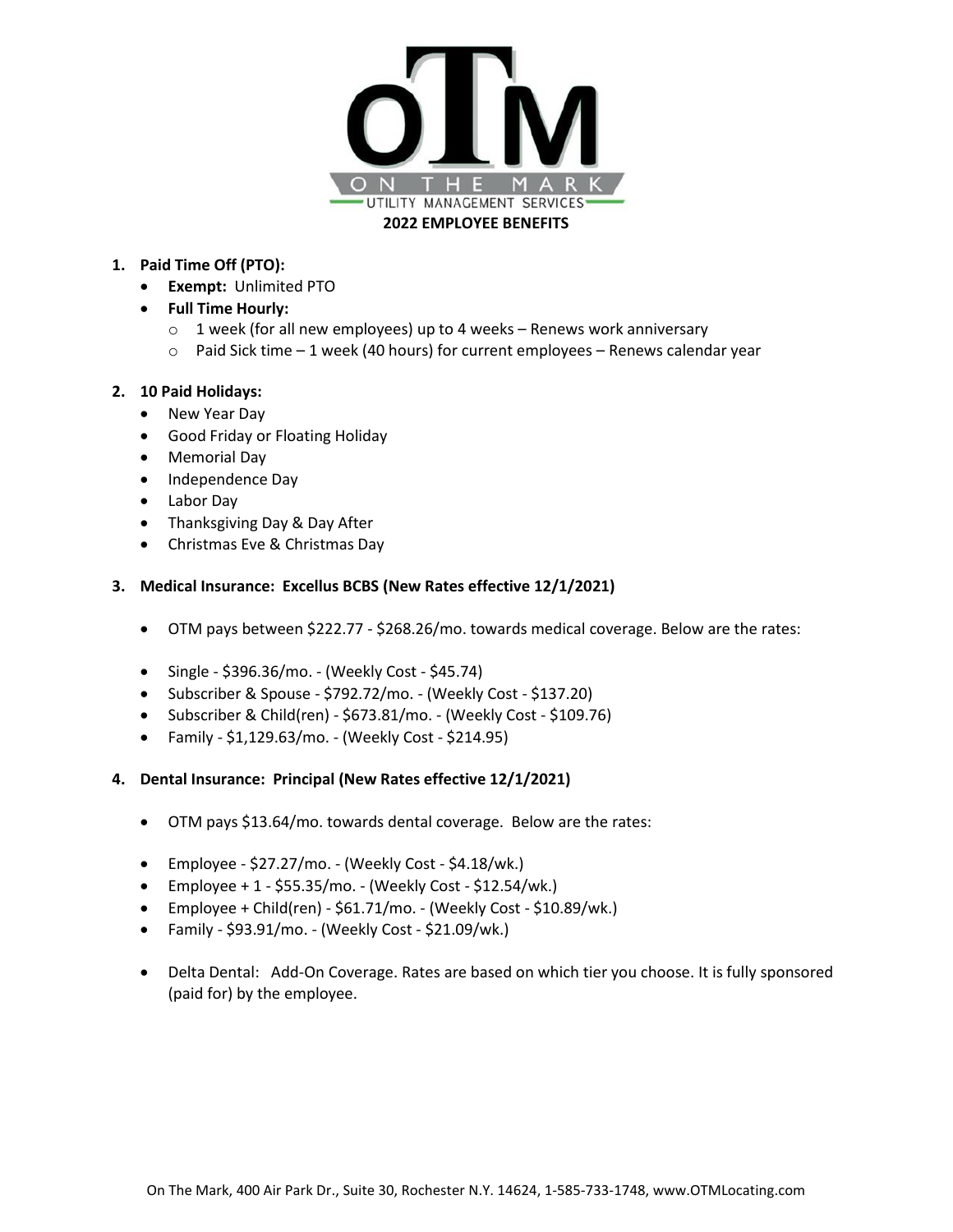

### **5. Vision: Davis Vision**

- OTM pays 75% of each coverage.
- Employee Only \$4.00/mo. (Weekly cost \$0.23/wk.)
- Employee + One \$7.20/mo. (Weekly cost \$0.42/wk.)
- Employee + Child(ren) \$7.60/mo. (Weekly cost \$0.44/wk.)
- Employee + Family \$12.00/mo. (Weekly cost \$0.69/wk.)

## **6. NYS Short Term & Long-Term Disability**

- Cash benefits are 50% of a claimant's average weekly wage, but no more than the maximum benefit allowed, currently \$170 per week
- 7. **Enhances Short & Long-Term Disability** (for supervisors/managers)
	- 60% of weekly wage up to \$1200/wk. Company pays for this at no cost to employee

#### **8. Life Insurance: Unum Life**

- OTM will be paying for \$15,000 of coverage for each full-time employee.
- Rates for additional coverage are based on age and is fully sponsored (paid for) by the employee.

## **9. 401k: Charles Schwab**

- OTM will make a matching contribution of 100% of the employee's contribution up to a total employee contribution of 4% (of weekly wages). So, if you contribute 3%, OTM will contribute 3%. If you contribute 8%, OTM will contribute 4%.
- All employees are automatically enrolled at 4% but can change their enrollment percentage, up or down if they so choose.

## **10. Supplemental Benefits from Aflac**

- **Aflac Cancer Care** specified-disease insurance
- **Aflac Short-Term Disability Income Insurance**
- **Aflac Accident Advantage**
- **Aflac Choice** Fixed indemnity hospital confinement indemnity insurance option 1

Policy specifics and rates dependent upon selected choices, annual wages, etc.